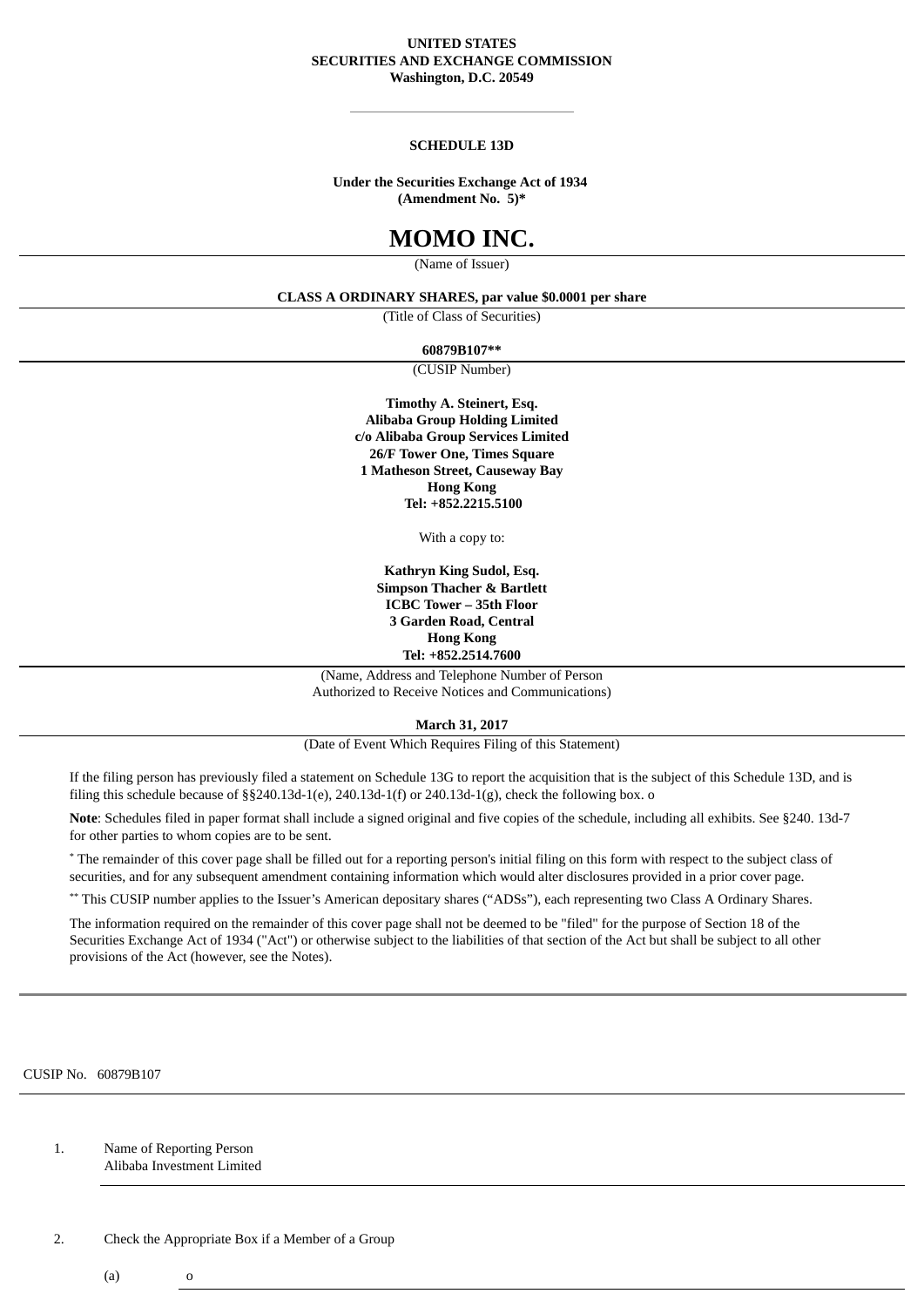|                                              | (b)                                                                                                                                                                                                                                                                                        | X                                                                           |  |
|----------------------------------------------|--------------------------------------------------------------------------------------------------------------------------------------------------------------------------------------------------------------------------------------------------------------------------------------------|-----------------------------------------------------------------------------|--|
| 3.                                           | <b>SEC Use Only</b>                                                                                                                                                                                                                                                                        |                                                                             |  |
|                                              |                                                                                                                                                                                                                                                                                            |                                                                             |  |
| 4.                                           | Source of Funds<br>Not applicable                                                                                                                                                                                                                                                          |                                                                             |  |
| 5.                                           | Check if Disclosure of Legal Proceedings Is Required Pursuant to Items 2(d) or 2(e) o                                                                                                                                                                                                      |                                                                             |  |
| 6.                                           | Citizenship or Place of Organization<br>British Virgin Islands                                                                                                                                                                                                                             |                                                                             |  |
|                                              | 7.                                                                                                                                                                                                                                                                                         | Sole Voting Power<br>16,869,140 Class A Ordinary Shares <sup>(1)</sup>      |  |
| Number of<br><b>Shares</b><br>Beneficially   | 8.                                                                                                                                                                                                                                                                                         | <b>Shared Voting Power</b><br>0                                             |  |
| Owned by<br>Each<br>Reporting<br>Person With | 9.                                                                                                                                                                                                                                                                                         | Sole Dispositive Power<br>16,869,140 Class A Ordinary Shares <sup>(1)</sup> |  |
|                                              | 10.                                                                                                                                                                                                                                                                                        | <b>Shared Dispositive Power</b><br>$\mathbf{0}$                             |  |
| 11.                                          | Aggregate Amount Beneficially Owned by Each Reporting Person<br>16,869,140 Class A Ordinary Shares <sup>(1)</sup>                                                                                                                                                                          |                                                                             |  |
| 12.                                          | Check if the Aggregate Amount in Row (11) Excludes Certain Shares o                                                                                                                                                                                                                        |                                                                             |  |
| 13.                                          | Percent of Class Represented by Amount in Row (11)<br>5.78% of Class A Ordinary Shares issued and outstanding <sup>(2)</sup> (representing 1.34% of the voting power of the total issued and outstanding<br>Ordinary Shares (including Class A and Class B Ordinary Shares) <sup>(3)</sup> |                                                                             |  |
| 14.                                          | Type of Reporting Person<br>CO                                                                                                                                                                                                                                                             |                                                                             |  |

<sup>(2)</sup> Based on an aggregate of 388,948,435 Ordinary Shares (including Class A and Class B Ordinary Shares) issued and outstanding as of December 31, 2016, as disclosed in the Issuer's current report on Form 6-K filed with the Securities and Exchange Commission on March 8, 2017, including 96,886,370 Class B Ordinary Shares issued and outstanding, as disclosed in the Schedule 13D/A filed by Gallant Future Holdings Limited, among other persons, with the Securities and Exchange Commission on August 23, 2016.

<sup>(3)</sup> Each Class B Ordinary Share is entitled to ten (10) votes per share, and each Class A Ordinary Share is entitled to one (1) vote per share.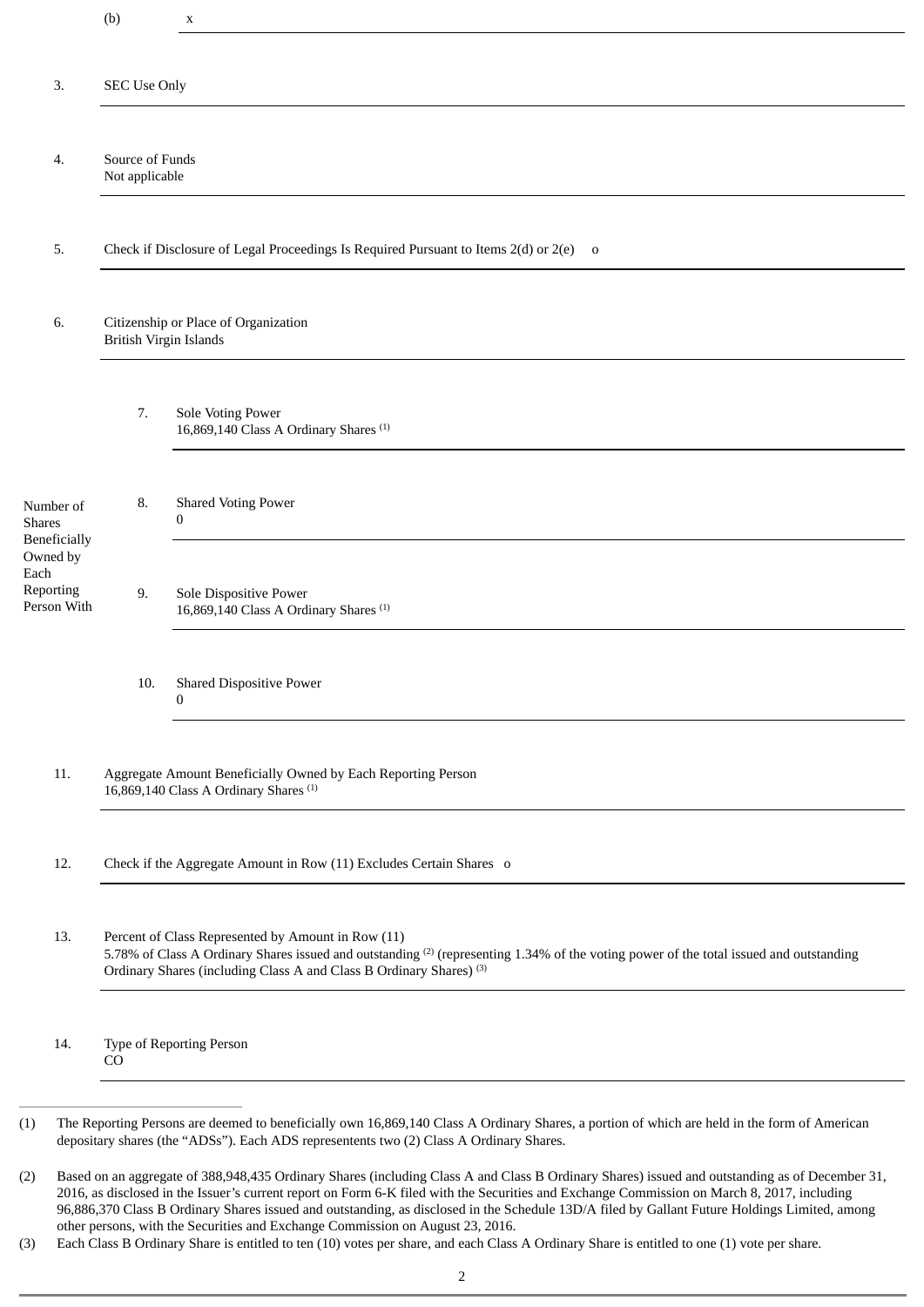1. Name of Reporting Person Alibaba Group Holding Limited

| 2.                                           | Check the Appropriate Box if a Member of a Group                                                                  |                                                                             |  |  |
|----------------------------------------------|-------------------------------------------------------------------------------------------------------------------|-----------------------------------------------------------------------------|--|--|
|                                              | (a)                                                                                                               | $\mathbf O$                                                                 |  |  |
|                                              | (b)                                                                                                               | $\mathbf{X}$                                                                |  |  |
|                                              |                                                                                                                   |                                                                             |  |  |
| 3.                                           | SEC Use Only                                                                                                      |                                                                             |  |  |
|                                              |                                                                                                                   |                                                                             |  |  |
| 4.                                           | Source of Funds<br>Not applicable                                                                                 |                                                                             |  |  |
|                                              |                                                                                                                   |                                                                             |  |  |
| 5.                                           | Check if Disclosure of Legal Proceedings Is Required Pursuant to Items 2(d) or 2(e) o                             |                                                                             |  |  |
|                                              |                                                                                                                   |                                                                             |  |  |
| 6.                                           | Citizenship or Place of Organization<br>Cayman Islands                                                            |                                                                             |  |  |
|                                              |                                                                                                                   |                                                                             |  |  |
|                                              | 7.                                                                                                                | Sole Voting Power<br>16,869,140 Class A Ordinary Shares <sup>(1)</sup>      |  |  |
| Number of<br><b>Shares</b><br>Beneficially   | 8.                                                                                                                | <b>Shared Voting Power</b><br>$\boldsymbol{0}$                              |  |  |
| Owned by<br>Each<br>Reporting<br>Person With | 9.                                                                                                                | Sole Dispositive Power<br>16,869,140 Class A Ordinary Shares <sup>(1)</sup> |  |  |
|                                              | 10.                                                                                                               | <b>Shared Dispositive Power</b><br>0                                        |  |  |
| 11.                                          | Aggregate Amount Beneficially Owned by Each Reporting Person<br>16,869,140 Class A Ordinary Shares <sup>(1)</sup> |                                                                             |  |  |
| 12.                                          | Check if the Aggregate Amount in Row (11) Excludes Certain Shares o                                               |                                                                             |  |  |
| 13.                                          | Percent of Class Represented by Amount in Row (11)                                                                |                                                                             |  |  |

<sup>5.78%</sup> of Class A Ordinary Shares issued and outstanding  $^{(2)}$  (representing 1.34% of the voting power of the total issued and outstanding Ordinary Shares (including Class A and Class B Ordinary Shares) (3)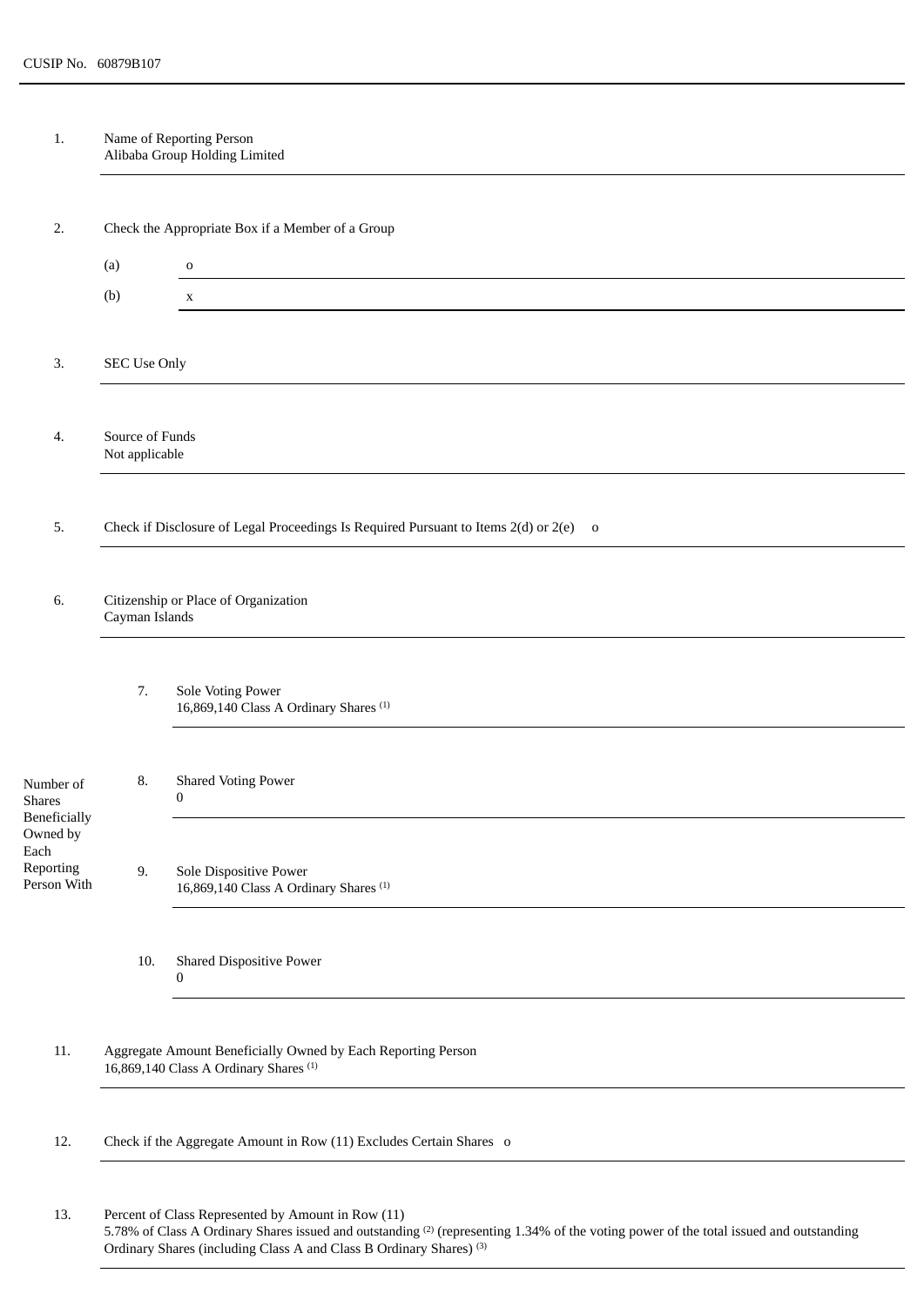### 14. Type of Reporting Person CO

- (1) The Reporting Persons are deemed to beneficially own 16,869,140 Class A Ordinary Shares, a portion of which are held in the form of American depositary shares (the "ADSs"). Each ADS representents two (2) Class A Ordinary Shares.
- (2) Based on an aggregate of 388,948,435 Ordinary Shares (including Class A and Class B Ordinary Shares) issued and outstanding as of December 31, 2016, as disclosed in the Issuer's current report on Form 6-K filed with the Securities and Exchange Commission on March 8, 2017, including 96,886,370 Class B Ordinary Shares issued and outstanding, as disclosed in the Schedule 13D/A filed by Gallant Future Holdings Limited, among other persons, with the Securities and Exchange Commission on August 23, 2016.
- (3) Each Class B Ordinary Share is entitled to ten (10) votes per share, and each Class A Ordinary Share is entitled to one (1) vote per share.

3

#### **Introductory Note**

This Amendment No. 5 to Schedule 13D (this "Amendment No. 5") hereby amends and supplements the statement on Schedule 13D filed with the U.S. Securities and Exchange Commission on April 7, 2016 (the "Initial Filing") on behalf of the Reporting Persons, as amended by Amendment No. 1 to the Initial Filing filed on August 19, 2016, Amendment No. 2 to the Initial Filing filed on November 15, 2016, Amendment No. 3 to the Initial Filing filed on March 13, 2017, and Amendment No. 4 to the Initial Filing filed on March 23, 2017 (together with the Initial Filing, the "Original Schedule 13D"), with respect to the Class A Ordinary Shares of Momo Inc., a Cayman Islands company (the "Issuer"), including certain Class A Ordinary Shares represented by ADSs. Except as amended or supplemented herein, the information set forth in the Original Schedule 13D remains unchanged, and capitalized terms used but not defined herein have the meanings assigned thereto in the Original Schedule 13D. The agreement among the Reporting Persons relating to the joint filing of this Amendment No. 5 is incorporated hereto as Exhibit 99.1.

#### **Item 4. Purpose of Transaction**

The Reporting Persons acquired the securities covered by this Schedule 13D for investment purposes and intend to review their investment in the Issuer on a continuous basis. Depending upon various factors, including but not limited to the Reporting Persons' and the Issuer's business, prospects and financial condition and other developments concerning the Reporting Persons and the Issuer, market conditions and other factors that the Reporting Persons may deem relevant to their investment decision, and subject to compliance with applicable laws, rules and regulations, the Reporting Persons may in the future take actions with respect to their investment in the Issuer as they deem appropriate, including changing their current intentions or increasing or decreasing their investment in the Issuer, with respect to any or all matters required to be disclosed in this Schedule 13D.

Other than as set forth in this Amendment No. 5, the Reporting Persons have no present plans or proposals which relate to or would result in any of the matters set forth in clauses (a) through (j) of Item 4 of Schedule 13D; provided that the Reporting Persons may, at any time, review or reconsider their position with respect to the Issuer and reserve the right to develop such plans or proposals.

4

## **Item 5. Interests in Securities of the Issuer**

Item 5(a)-(b) of the Original Schedule 13D is hereby amended by replacing the first paragraph of Item 5(a)-(b) in its entirety as follows:

(a)-(b) The responses of each Reporting Person to Rows (7) through (13) of the cover pages of this Amendment No. 5 are hereby incorporated by reference in this Item 5. The percentage of the class of securities identified pursuant to Item 1 beneficially owned by each Reporting Person is based on an aggregate of 388,948,435 Ordinary Shares (including Class A and Class B Ordinary Shares) issued and outstanding as of December 31, 2016, as disclosed in the Company's current report on Form 6-K filed with the Securities and Exchange Commission on March 8, 2017, including 96,886,370 Class B Ordinary Shares issued and outstanding, as disclosed in the Schedule 13D/A filed by Gallant Future Holdings Limited, among other persons, with the Securities and Exchange Commission on August 23, 2016. Each Class B Ordinary Share is entitled to ten (10) votes per share, and each Class A Ordinary Share is entitled to one (1) vote per share.

Item 5(c) of the Original Schedule 13D is hereby amended and supplemented as follows:

On March 31, 2017, the Reporting Persons disposed of an aggregate of 12,000,000 ADSs beneficially held by the Reporting Persons at a price of US\$33.20 per ADS through brokered trading transactions.

# **Item 7. Material to Be Filed as Exhibits**

# **Exhibit Description**

99.1 Joint Filing Agreement, dated April 7, 2016, by and between the Reporting Persons.\*

\*Previously filed on April 7, 2016.